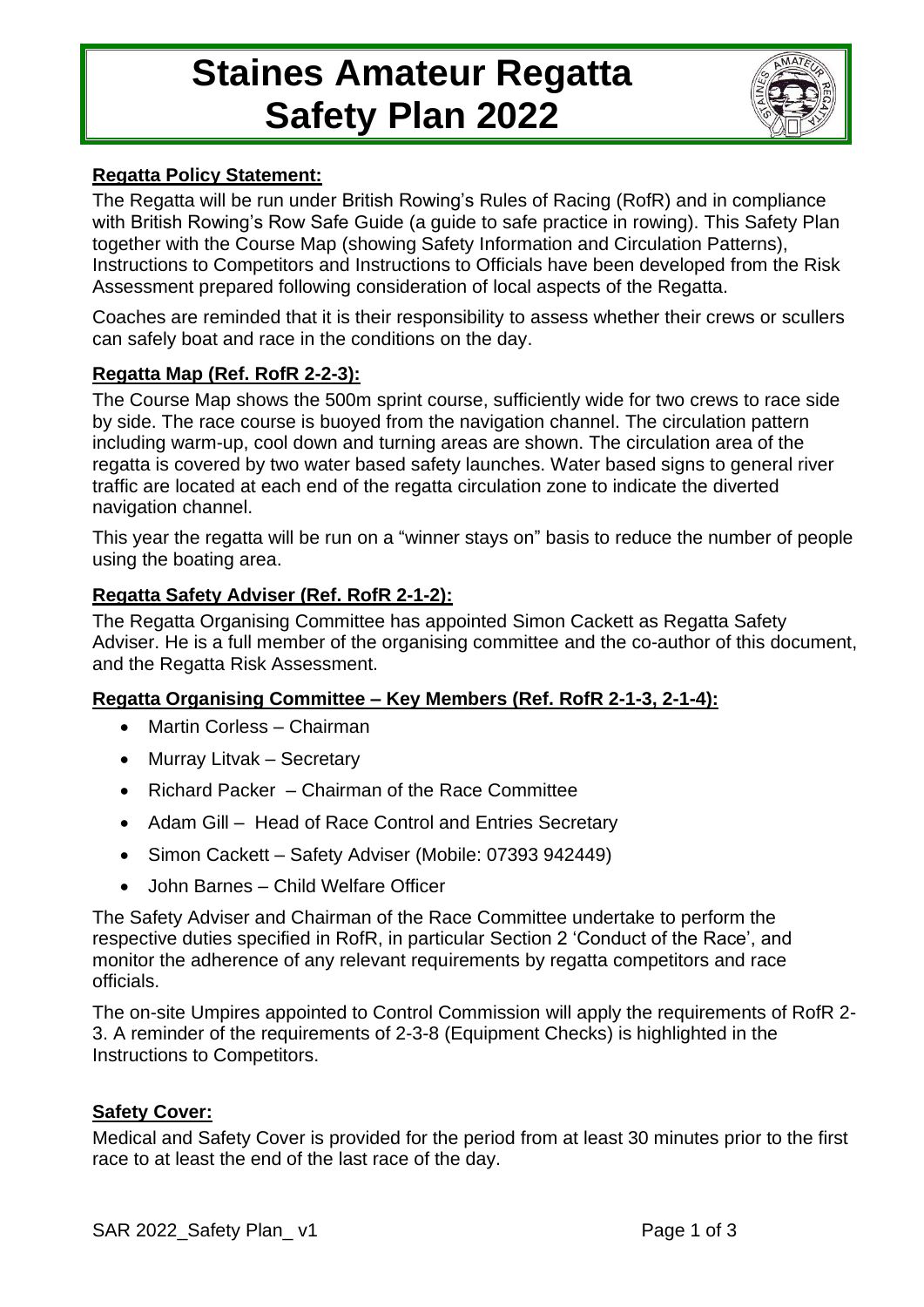## **Staines Amateur Regatta Safety Plan 2022**



The Chairman of the Race Committee shall verify that Safety Cover is in place prior to allowing racing to commence at the start of racing and re-instated after any break periods.

Medical Cover for Staines Amateur Regatta on 23<sup>rd</sup> July 2022 is supplied by Location Medical Services staff based near regatta control and the boating area.

Water Safety Cover is supplied by Brent Lifeguards who provide two fully equipped launches, manned with lifesavers.

Both of the launches and the Location Medical Services staff are provided with a radio on the Umpire Race Net so that a direct call for assistance can be made in the event of a water based incident. This net is separate from the Information Net.

Additional safety equipment as specified by Row Safe will be carried by each Umpire's Launch.

## **Incident Response (Emergency Action Plan):**

Anyone observing a safety related incident must report it immediately to the nearest race official. If this is at the boating area, the nearest point is Registration/Race Control. If the incident is on water, reporting shall be by radio on the Umpire Race Net.

The first attending regatta official will take control of the incident until safety/medical support arrives. If necessary, the attending regatta official will call for radio silence except from those involved in dealing with the incident and will summon whatever help is needed. The attending regatta official will advise whether any suspension of racing is necessary. Radios are located at the Start, with each water based umpire, the finish, race control/registration, commentary, each safety boat and the land based medical point.

The attending regatta official (or safety/medical attendant if they have taken over) will initiate any "999" call by mobile phone should the incident require assistance beyond the scope of that available on the Regatta site.

The nearest public phone is located on Penton Avenue, 200m from river access on Wheatsheaf Lane.

### **Radio Protocol:**

When reporting an incident, the following radio protocol shall be used:

- **'Safety, Safety'**
- Provide Description, e.g. **'capsized sculler'**
- Provide Location, e.g. **'mid race course'** or **'in warm-up area'** or **'in cool-down zone'**
- Provide Status, either '**stable** sculler conscious and with boat' or '**urgent assistance required** – sculler in distress / unconscious / not surfaced'

This differentiation is critical to the Safety and Medical personnel.

Keep messages brief, precise and advise updates as situation evolves.